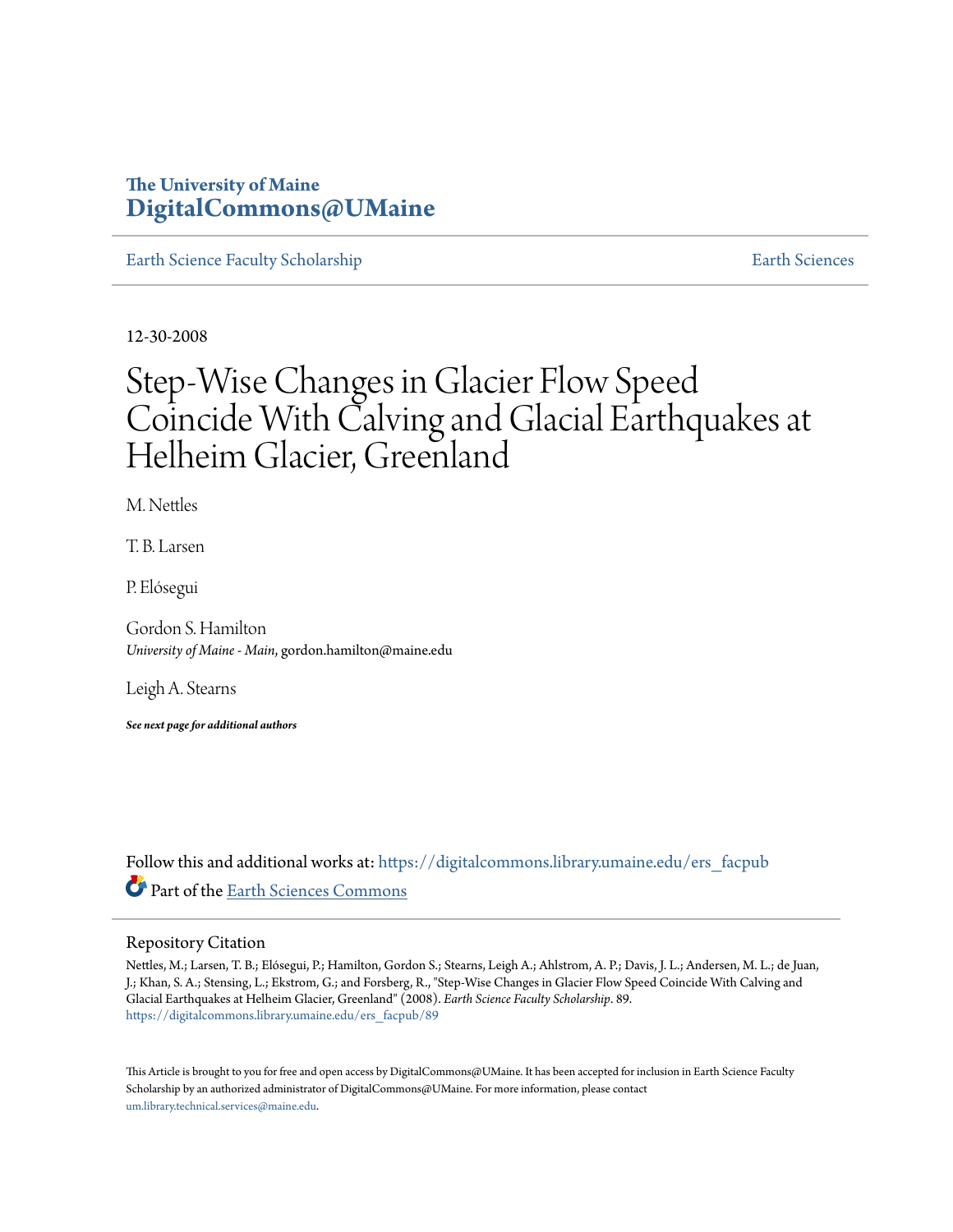## **Authors**

M. Nettles, T. B. Larsen, P. Elósegui, Gordon S. Hamilton, Leigh A. Stearns, A. P. Ahlstrom, J. L. Davis, M. L. Andersen, J. de Juan, S. A. Khan, L. Stensing, G. Ekstrom, and R. Forsberg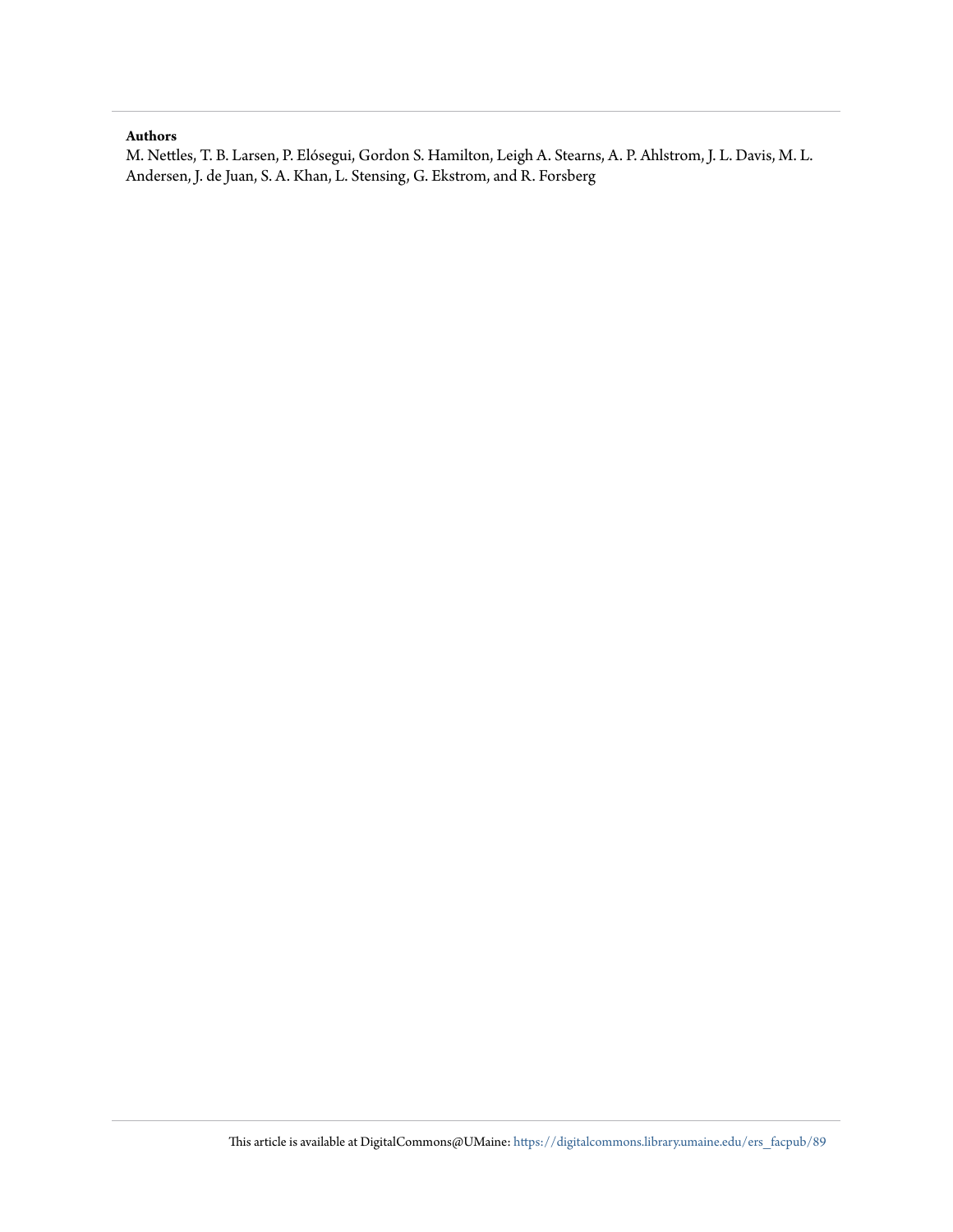# Step-wise changes in glacier flow speed coincide with calving and glacial earthquakes at Helheim Glacier, Greenland

M. Nettles,<sup>1</sup> T. B. Larsen,<sup>2</sup> P. Elósegui,<sup>3</sup> G. S. Hamilton,<sup>4</sup> L. A. Stearns,<sup>4</sup> A. P. Ahlstrøm,<sup>2</sup> J. L. Davis,<sup>5</sup> M. L. Andersen,<sup>2</sup> J. de Juan,<sup>3</sup> S. A. Khan,<sup>6</sup> L. Stenseng,<sup>6</sup> G. Ekström,<sup>1</sup> and R. Forsberg<sup>6</sup>

Received 24 September 2008; revised 27 October 2008; accepted 13 November 2008; published 30 December 2008.

[1] Geodetic observations show several large, sudden increases in flow speed at Helheim Glacier, one of Greenland's largest outlet glaciers, during summer, 2007. These step-like accelerations, detected along the length of the glacier, coincide with teleseismically detected glacial earthquakes and major iceberg calving events. No coseismic offset in the position of the glacier surface is observed; instead, modest tsunamis associated with the glacial earthquakes implicate glacier calving in the seismogenic process. Our results link changes in glacier velocity directly to calving-front behavior at Greenland's largest outlet glaciers, on timescales as short as minutes to hours, and clarify the mechanism by which glacial earthquakes occur. Citation: Nettles, M., et al. (2008), Step-wise changes in glacier flow speed coincide with calving and glacial earthquakes at Helheim Glacier, Greenland, Geophys. Res. Lett., 35, L24503, doi:10.1029/2008GL036127.

## 1. Introduction

[2] Understanding the dynamics of the large outlet glaciers that drain the Greenland Ice Sheet is critical for predictions of sea-level rise [Intergovernmental Panel on Climate Change, 2007], but recently documented shorttime-scale variations in glacier flow speed suggest that our understanding of these dynamics is incomplete. Satellite observations during the last decade have shown dramatic changes in flow speed on interannual timescales at Greenland's outlet glaciers [Joughin et al., 2004; Howat et al., 2005; Luckman et al., 2006; Rignot and Kanagaratnam, 2006; Howat et al., 2007; Stearns, 2007]. Many of the observed increases in glacier speed have been accompanied by retreats of several km in calving-front location [Joughin et al., 2004; Howat et al., 2005; Luckman et al., 2006; Howat et al., 2007; Stearns, 2007] and by increasing numbers of glacial earthquakes [Ekström et al., 2006; Tsai and Ekström, 2007; Joughin et al., 2008b].

[3] The processes responsible for acceleration and increased calving rates at Greenland's outlet glaciers remain

Copyright 2008 by the American Geophysical Union. 0094-8276/08/2008GL036127

poorly understood, as does their relation to the glacial earthquakes. Seasonal accelerations believed to be due to the drainage of meltwater to the base of the ice sheet have been documented on the western margin of the Greenland Ice Sheet [Zwally et al., 2002; Joughin et al., 2008a], and subglacial meltwater drainage is clearly associated with glacier acceleration at large mountain glaciers [Bartholomaus et al., 2008]. However, increases in glacier speed of factors of two to eight have also been observed in association with the loss of a buttressing ice shelf [Rignot et al., 2004; Scambos et al., 2004] at Antarctic outlet glaciers where little surface melting occurs, and numerical modeling [Dupont and Alley, 2005] suggests that loss of resistance due to large calving events is sufficient to cause the acceleration of ice streams. Glacial earthquakes, which have been interpreted to represent the sudden, shortlived acceleration of glacier ice [*Ekström et al.*, 2003], occur predominantly during the late summer months [Ekström et] al., 2006], consistent with a link either to seasonal variations in surface meltwater [*Ekström et al.*, 2006] or calving rates [Joughin, 2006].

[4] During the boreal summer of 2007, we conducted a cross-disciplinary experiment at Helheim Glacier, Greenland's third-largest outlet glacier and one of its most prolific generators of glacial earthquakes, to obtain a better understanding of the links between glacier speed, calving-front behavior, and glacial earthquakes.

## 2. Data and Methods

[5] We operated a network of continuously recording Global Positioning System (GPS) receivers on Helheim Glacier for a period of  $\sim$  50 days in 2007, from July 4 to August 24. Twelve receivers were installed on the glacier, in a configuration including stations both on and offset from the centerline (Figure 1). The stations spanned an alongflow distance of about 20 km, with the downflow stations located just behind the calving front. Several stations installed within a few km of the calving front were removed and relocated to points slightly farther upglacier during a midcampaign field visit. One GPS receiver was operated at a rock site near the glacier throughout the campaign to help define a stable local reference frame; two additional rock stations operated for shorter durations.

[6] We processed the GPS data using the GIPSY software package [Lichten and Border, 1987] with high-precision kinematic data processing methods [Elósegui et al., 1996], and the TRACK software package [Chen, 1998], obtaining very similar results. We estimate the positions of the GPS sites on the surface of the glacier at 15-s intervals, relative to

<sup>&</sup>lt;sup>1</sup>Department of Earth and Environmental Sciences and Lamont-Doherty Earth Observatory, Columbia University, Palisades, New York, USA. <sup>2</sup>

<sup>&</sup>lt;sup>2</sup>Geological Survey of Denmark and Greenland (GEUS), Copenhagen, Denmark.

<sup>&</sup>lt;sup>3</sup>Institute for Space Sciences, CSIC, IEEC, Barcelona, Spain.

<sup>4</sup> Climate Change Institute, University of Maine, Orono, Maine, USA. 5 Harvard-Smithsonian Center for Astrophysics, Cambridge, Massachusetts, USA.

Danish National Space Center, Copenhagen, Denmark.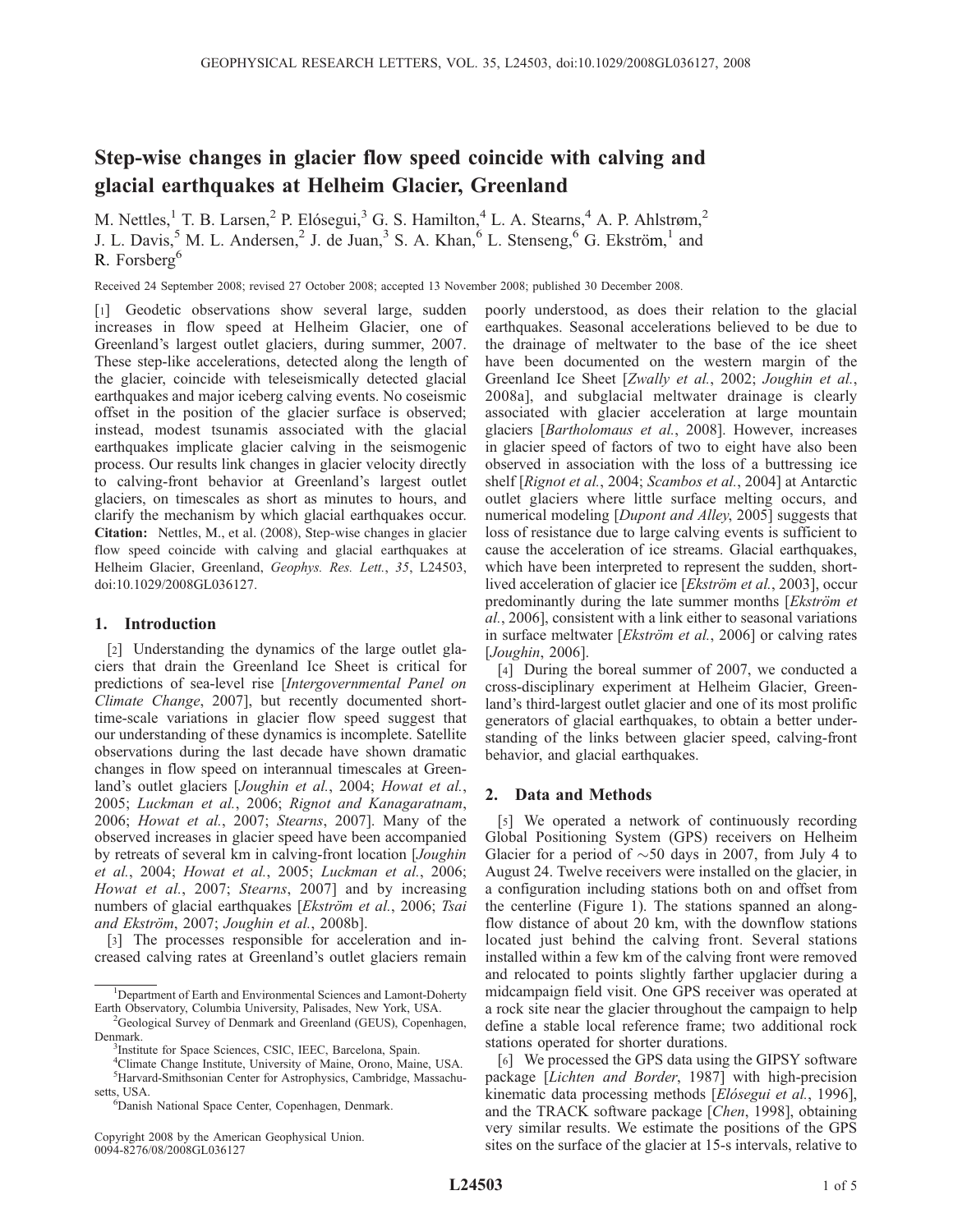a static antenna on bedrock, and calculate average daily velocities for each site by fitting a linear model to the position estimates in an East –North –Up coordinate system. The along- and across-flow directions are then defined locally at each station such that the average cross-flow speed during the day vanishes.

[7] We also operated a variety of auxiliary geophysical sensors, including a water-pressure gauge near the end of the glacial fjord and a broadband seismometer in the settlement of Isortoq, approximately 100 km from the glacier. We monitored seismograms from the Global Seismographic Network (GSN) continuously throughout the experiment [Ekström et al., 2003; Ekström, 2006] to detect glacial earthquakes located at Helheim Glacier. We also inspected the GSN array stacks  $[Ekstr\ddot{o}m, 2006]$  in an interactive mode to identify earthquakes too small for detection by our standard algorithm. We used cloud-free visible-band imagery from the Moderate Resolution Imaging Spectroradiometer (MODIS) to digitize the position of the calving front at near-daily intervals, estimating a onepixel (250 m) uncertainty based on comparison with Advanced Land Observing Satellite (ALOS) imagery.

#### 3. Results

[8] Mean horizontal velocities for the GPS sites during the observation interval of each station are shown in Figure 1. The fastest velocities ( $\sim$ 25 m/day) are seen closest to the calving front, with slower velocities ( $\sim$ 12 m/day) farther upglacier; however, the slowest velocity we observe  $(\sim 10 \text{ m/day})$  occurs in the middle of the network, near the large bend in the glacier. These summer-season averages are similar to velocity estimates for 2003 – 2004 obtained in satellite remote-sensing studies, about 15% slower than peak velocities observed in 2005 but  $\sim$ 15% faster than in 2006 and  $\sim$ 30% faster than in 2001 [Howat et al., 2005; Luckman et al., 2006; Howat et al., 2007; Stearns, 2007].

[9] Daily estimates of glacier speed in the along-flow direction are shown in Figure 2. Several abrupt, step-like increases in glacier speed, seen at all stations in the network, dominate the timeseries. The amplitude of these velocity increases is largest near the calving front (Figure S1 of the auxiliary material<sup>1</sup>), decreasing with distance upglacier. The sudden changes in velocity thus also represent sudden changes in longitudinal strain rates.

[10] We detected five large glacial earthquakes at Helheim Glacier during the observing period of the GPS network. Modeling three-component seismograms [Ekström et al., 2003; Tsai and Ekström, 2007] confirms that the earthquake sources exhibit characteristics like those previously reported [Ekström et al., 2003; Tsai and Ekström, 2007], including long source durations and sliding directions consistent with the sense of glacier motion. The earthquakes are closely correlated in time with the step-like increases we observe in glacier speed (Figure 2).

[11] We identified an additional seven earthquakes using our interactive detection procedure (Table S1 and Figure 2c). The times of these smaller earthquakes generally also correlate with increases in glacier velocity, though the increases are of smaller amplitude.

[12] The high sampling rate of our GPS data allows us to examine the character and timing of the glacier acceleration in more detail. The results of a detailed analysis of the GPS data for one station located near the calving front, for a three-day period surrounding the step-like speedup on day of year 225 (August 13), are shown in Figure 3. We estimate the time of the glacier speedup by searching over this range for the time and amplitude of the change in slope of the position estimates that best predict the data in a least-squares sense. The model assumption of an instantaneous velocity change explains the data surprisingly well (Figure 3). Our preferred model allows for two changes in velocity during the three-day estimation period, and includes diurnal and semidiurnal position variations as free parameters. The range of estimates for the time of speedup obtained using a variety of modeling approaches, including curve fitting and Kalman filter analysis, spans  $\sim$ 105 min, or  $\sim$ 140 min with the inclusion of one-sigma formal uncertainties; most of these estimates fall earlier than our preferred speedup time, leading to an asymmetric uncertainty band. Glacier speedup occurs at a time indistinguishable from that of the first, smaller earthquake identified on day 225, and very near, but  $\sim$ 80 min earlier than, the time of the second, larger earthquake.

[13] Analysis of GPS data from the remaining stations (Figures S2 and S3) shows that the speedup occurs coherently along the length of the glacier. Uncertainties in the time of the speedup are greater for stations located farther from the calving front because the amplitudes of the velocity steps are smaller at those stations. The speedup times we estimate are, on average, earlier at the five stations closest to the calving front than at those farther up the glacier, but we cannot distinguish any systematic pattern of propagation of a speedup pulse. Our estimates of the timing of the velocity increase are thus consistent with simultaneous acceleration across the network. GPS timeseries for the glacier speedup events on days  $189-190$  (July  $8-9$ ) and day 207 (July 26) are also similar to those reported here.

[14] Previous workers demonstrated a correlation between the times of glacial earthquakes and large episodes of ice loss at the calving fronts of Helheim and Kangerdlugssuaq Glaciers [Joughin et al., 2008b]. The cumulative change in frontal area of Helheim glacier during summer, 2007, based on MODIS observations is shown in Figure 2b. Large-scale ice loss shows a clear temporal relationship with both glacier acceleration and glacial earthquakes.

[15] The satellite imagery provides temporal resolution of about one day. We obtain better constraints on the timing of calving by examining oscillations in the water-height signal recorded by the pressure gauge deployed during the GPS experiment. Tidal variations dominate the recorded signal, but significant water-level variations occur outside the tidal band. Small tsunamis with amplitudes of several decimeters can be clearly identified immediately following the glacial earthquakes (Figure 2c). The most likely source of these signals is the collapse of large masses of ice into the water of the glacial fjord during the calving process.

[16] Hand-picked tsunami arrival times lie an average of 10 min after the glacial-earthquake origin times. Glacier freeboard at the calving front suggests a fjord depth of

Auxiliary materials are available in the HTML. doi:10.1029/ 2008GL036127.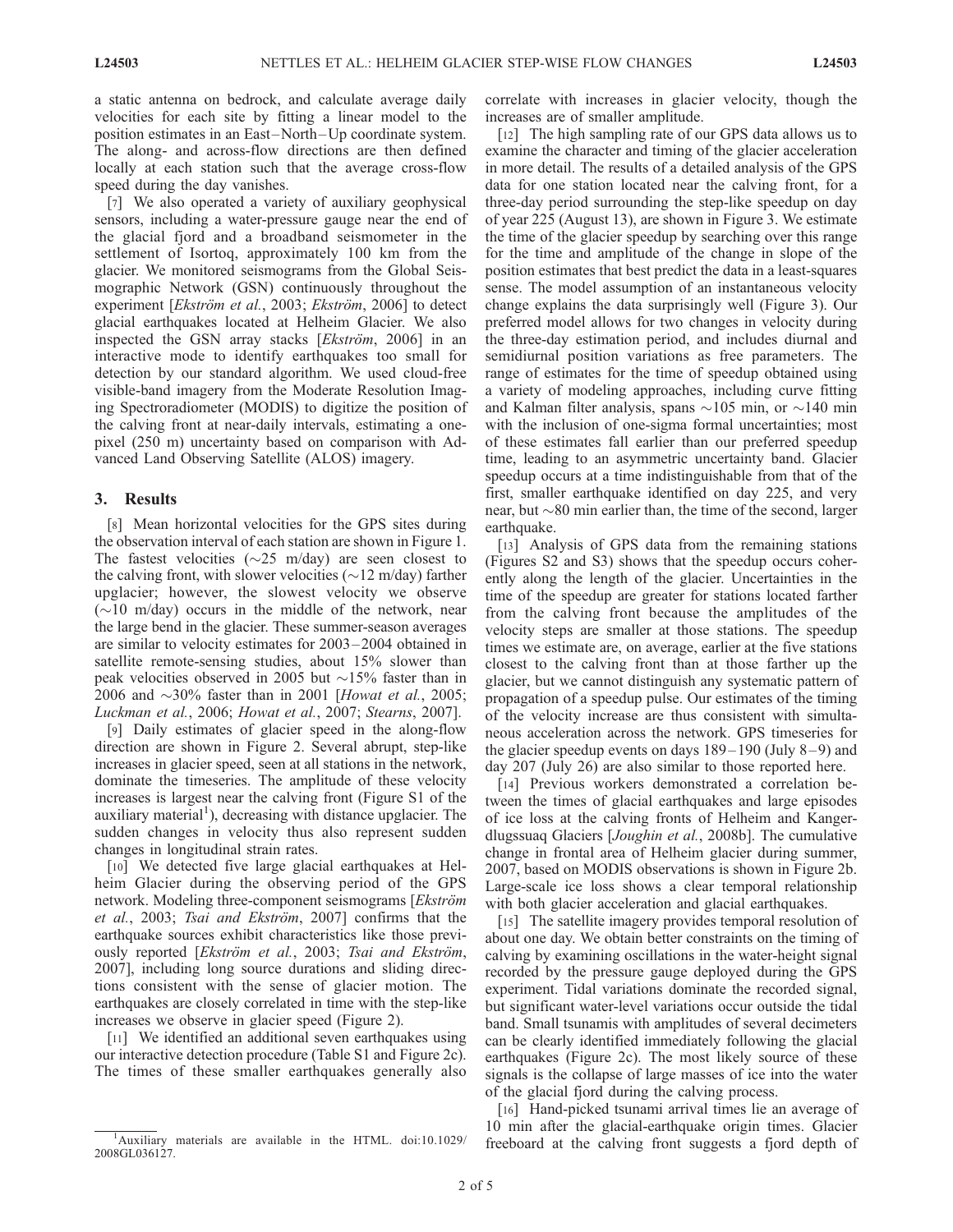

Figure 1. Southern Greenland, with locations of glacial earthquakes; arrow marks Helheim Glacier (inset). Geometry of GPS network at Helheim Glacier during summer, 2007, overlain on a 2001 LANDSAT image. The position of the calving front at two times during the summer of 2007 is shown by the black dotted lines (easternmost line, July 4; westernmost line, August 15). Blue dots, locations of GPS stations on the glacier surface at the time of deployment; black ring shows station IS38 (Figure 3). Red dots, locations of rock-based reference stations. Yellow arrows show average station velocities determined over the duration of station deployment; white arrow shows scale.

 $\sim$ 700 m at that location. Assuming an average fjord depth in the range  $200 \text{ m} - 1000 \text{ m}$  and employing a shallow-water approximation leads to predicted travel times of  $6-15$  min, consistent with the assumption that the tsunami source is located at or near the calving front of Helheim Glacier,  $\sim$ 35 km away. Cross-correlation analysis provides a highprecision estimate of the time separation between the tsunami arrivals, which we find to be indistinguishable from the time separation between earthquakes. The times of the tsunami-generating calving events are thus strongly constrained to lie within a few minutes of the glacial earthquakes.

#### 4. Discussion

[17] Our results have implications for models of both the glacial-earthquake source process and controls on glacier speed. The model for glacial-earthquake seismogenesis proposed by Ekström et al. [2003] and Tsai and Ekström [2007] predicts decimeter-to-meter-level coseismic displacement of the glacier surface, as a large volume of the glacier trunk lurches forward abruptly. Displacements of more than half a meter, occurring over  $\sim$ 20 min, have recently been observed in Antarctica in association with weaker seismic signals [Wiens et al., 2008]. We observe no measurable coseismic displacement in association with Helheim's glacial earthquakes. Further, the glacier speedup we observe represents an acceleration, and thus a force, too small to explain the observed seismic radiation, even

assuming a total duration of acceleration similar to the source durations of the Greenland glacial earthquakes  $(30 - 60 \text{ s})$ . The observed acceleration thus cannot itself represent the seismogenic source of the glacial earthquake. Models for seismogenesis involving slip on the calving face and momentum transfer from newly formed icebergs rolling against the calving face [Joughin et al., 2008b; Tsai et al., 2008] are, however, consistent with the timing constraints provided by this study.

[18] The physical processes leading to glacial earthquakes are likely to be complex. Seismograms from the Isortoq station confirm the timing of the two glacial earthquakes detected on day 225, but also show an earlier initiation of low-level seismic activity (Figure 3). Seismic energy begins to arrive approximately one hour in advance of the large earthquake, and at least a quarter hour before the smaller earthquake. The cause of these signals is not yet



Figure 2. (a) Average daily along-flow speed for GPS stations on the surface of Helheim Glacier. The stations advect with the glacier ice, explaining the gradual upward trend in velocity. (b) Cumulative change in glacier area with respect to total area on day 180. Rapid changes towards more negative values indicate large calving events. (c) Short-period (200–4000 s) variations in water height near the end of the Helheim fjord with respect to the average water level. Times of large glacial earthquakes are indicated by orange bars (three events on days 189 – 190, one event on day 207, one event on day 225); smaller earthquakes are indicated by gray bars.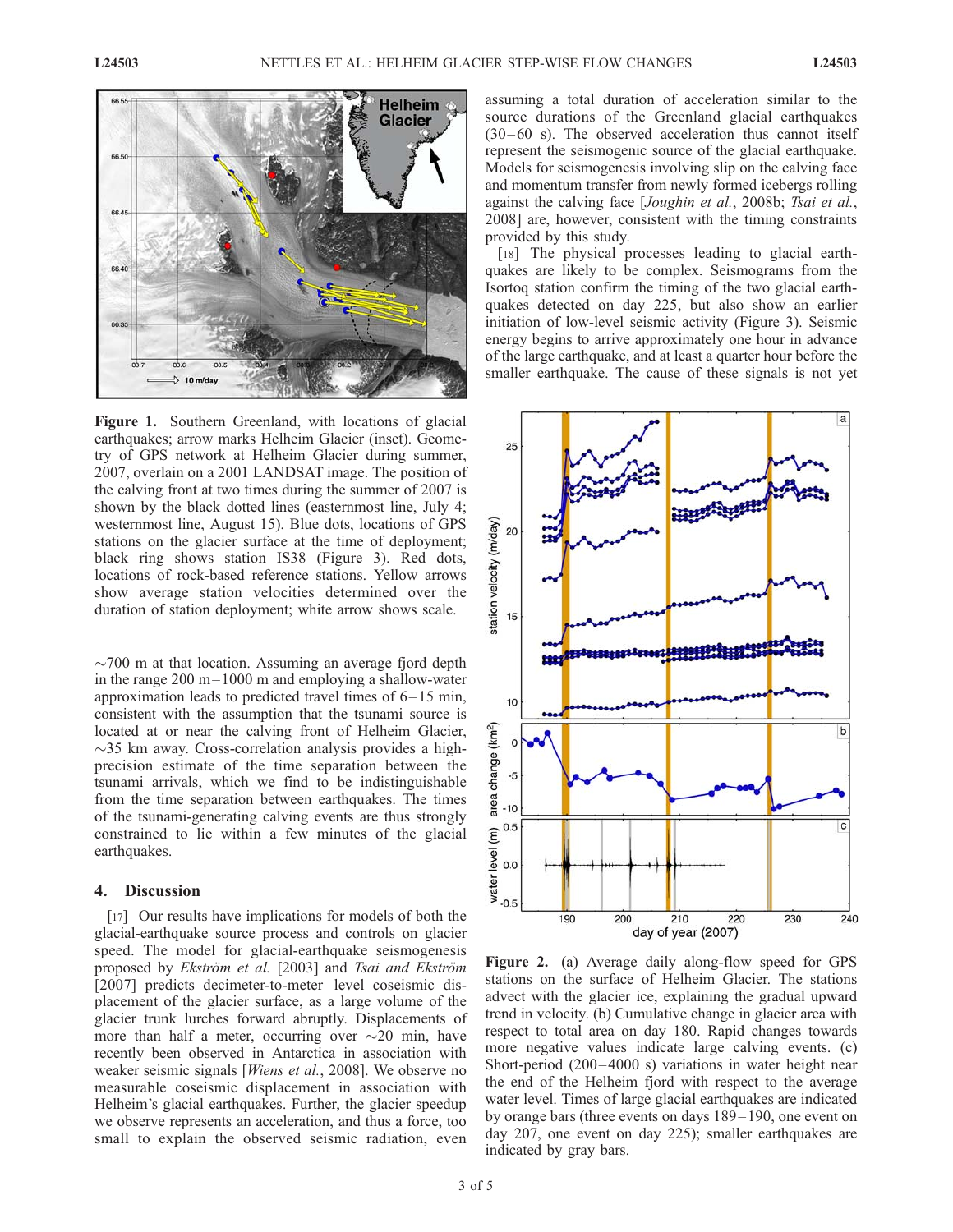

Figure 3. (top) Horizontal displacement of GPS station IS38 (Figure 1) over a period of three days. Blue dots show station position, estimated every 15 s, with respect to position expected for a mean along-flow speed of 21.7 m/ day. Cyan dots indicate  $4-\sigma$  outliers, associated mainly with the day boundary and not believed to represent geophysical signal. The glacier accelerates to 23.0 m/day near the end of day 225 (vertical red bar), and slows to 22.7 m/day  $\sim$ 12 hr later (dashed black line). Horizontal red bar shows estimated uncertainty in acceleration time. Red curve, predicted station position for the model used to estimate time of glacier speedup. Orange and gray bars show times of large and small glacial earthquakes. (bottom) Displacement seismogram  $(0.5-3 s)$  recorded 100 km from Helheim Glacier.

known, but they exhibit some characteristics similar to highfrequency 'rumblings' reported in West Greenland [Rial et al., 2007]. They may be related to processes preparatory to glacier calving, such as crevasse opening, to pervasive breakage of sticky spots on the glacier bed and walls, or to subglacial water transport.

[19] Our combined seismological and geodetic observations suggest two plausible scenarios for glacier speedup. In the first, a large calving event leads to the loss of resisting forces at the calving front, resulting in glacier acceleration [e.g., Howat et al., 2005], and produces one or more glacial earthquakes, perhaps through one of the mechanisms of Tsai et al. [2008]. The apparent small difference in the timing of acceleration and calving results from the finite duration of the calving process, the uncertainties in our estimate of the time of glacier acceleration, or both. In this scenario, the seismic precursors to the glacial earthquakes are associated with disintegration of the calving front in preparation for a major calving event. In the second scenario, the glacier

accelerates as a result of a process other than calving, such as the passage of a meltwater pulse under the glacier, and this process leads to calving and associated glacial earthquakes. The speedup is sustained and perhaps enhanced by a calving-related loss of resisting forces at the calving front. In either scenario, changes in tidewater-glacier speed are closely tied to the behavior of the glacier terminus.

#### 5. Conclusions

[20] Our results demonstrate that large outlet glaciers can accelerate in a near-instantaneous, step-like fashion, and show a clear link between such acceleration and large calving events. In addition, our observations invalidate the lurching-glacier model [Ekström et al., 2003; Tsai and  $Ekström$ , 2007] for Greenland's glacial earthquakes, and tie the earthquake source closely to processes at the calving front. The glacial earthquakes and the rapid accelerations we document emphasize the importance of short-time-scale processes occurring at Greenland's outlet glaciers, and highlight the need to understand the role such processes play in controlling longer-term, seasonal and interannual, variability in glacier behavior.

[21] **Acknowledgments.** The Helheim 2007 project was supported by the Gary Comer Science and Education Foundation, the U.S. National Science Foundation, the Danish Commission for Scientific Research in Greenland (KVUG), the Spanish Ministry of Education and Science, the Geological Survey of Denmark and Greenland (GEUS), Geocenter Copenhagen, the Danish National Space Center, NASA, the Lamont-Doherty Climate Center, and the Dan and Betty Churchill Exploration Fund. GPS equipment and technical support were provided by UNAVCO, Inc. The GSN data were collected and distributed by IRIS and the USGS. Regional seismic data were archived by GEOFON.

#### References

- Bartholomaus, T. C., R. S. Anderson, and S. P. Anderson (2008), Response of glacier basal motion to transient water storage, Nature Geosci., 1, 33 – 36.
- Chen, G. (1998), GPS kinematic positioning for the airborne laser altimetry at Long Valley, California, Ph.D. thesis, Mass. Inst. of Technol., Cambridge.
- Dupont, T. K., and R. B. Alley (2005), Assessment of the importance of ice-shelf buttressing to ice-sheet flow, Geophys. Res. Lett., 32, L04503, doi:10.1029/2004GL022024.
- Ekström, G. (2006), Global detection and location of seismic sources by using surface waves, *Bull. Seismol. Soc. Am.*, 96, 1201-1212.
- Ekström, G., M. Nettles, and G. A. Abers (2003), Glacial earthquakes, Science, 302, 622-624.
- Ekström, G., M. Nettles, and V. C. Tsai (2006), Seasonality and increasing frequency of Greenland glacial earthquakes, *Science*, 311, 1756–1758.
- Elósegui, P., J. L. Davis, J. M. Johansson, and I. I. Shapiro (1996), Detection of transient motions with the Global Positioning System, J. Geophys. Res., 101, 11, 249 - 11, 262.
- Howat, I. M., I. Joughin, S. Tulaczyk, and S. Gogineni (2005), Rapid retreat and acceleration of Helheim Glacier, east Greenland, Geophys. Res. Lett., 32, L22502, doi:10.1029/2005GL024737.
- Howat, I. M., I. Joughin, and T. A. Scambos (2007), Rapid changes in ice discharge from Greenland outlet glaciers, Science, 315, 1559-1561.
- Intergovernmental Panel on Climate Change (2007), Climate Change 2007: The Physical Science Basis. Contribution of Working Group I to the Fourth Assessment Report of the Intergovernmental Panel on Climate Change, edited by S. Solomon et al., Cambridge Univ. Press, Cambridge, U. K.
- Joughin, I. (2006), Greenland rumbles louder as glaciers accelerate, Science, 311, 1719-1720.
- Joughin, I., W. Abdalati, and M. Fahnestock (2004), Large fluctuations in speed on Greenland's Jakobshavn Isbræ glacier, Nature, 432, 608-610.
- Joughin, I., S. B. Das, M. A. King, B. E. Smith, I. M. Howat, and T. Moon (2008a), Seasonal speedup along the western flank of the Greenland ice sheet, Science, 320, 781-783.
- Joughin, I., I. Howat, R. B. Alley, G. Ekstrom, M. Fahnestock, T. Moon, M. Nettles, M. Truffer, and V. C. Tsai (2008b), Ice-front variation and